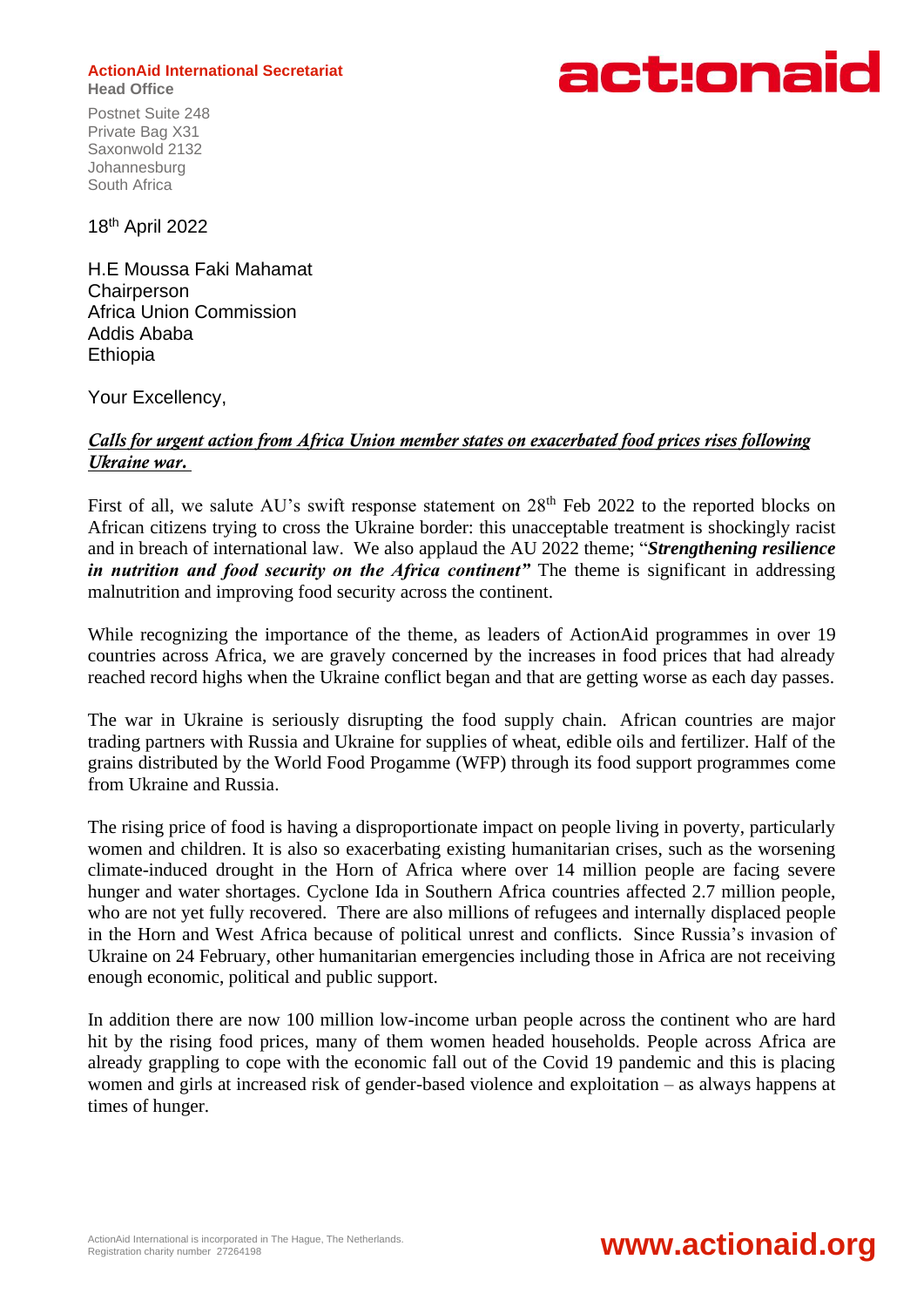- 1.We call on the African Union, the Southern African Development Community (SADC), Economic Community of West African States (ECOWAS), East African Community (EAC), IGAD and other regional bodies to urgently take collective measures with member states to address the rising food prices
	- National governments must take policy measures to subsidize food accessibility to low-income people particularly women and children.
	- National governments must increase social protection safety nets and other measures to improve the income of people in urban and rural areas to cope with the increasing food prices
	- National governments must invest in building national and regional food reserves to act as buffers and reduce vulnerability to food shortages and price rises
	- Governments should scale-up support to smallholder farmers, especially women and sustainable agroecological approaches to farming, so farmers can improve soil fertility for crop production, without the use of expensive fossil-fuel chemical fertilizers.
	- AU and member states need to accelerate climate justice as a continental and international priority - as climate change is expected to drive 122 million more people into poverty by 2030.
- 2.While addressing the immediate needs with urgency the above policies can only happen in medium term if African countries act collectively and united to get the necessary fiscal space to fund them. Thus, we appeal to the AU to collectively resist any pressures to impose austerity policies and cuts to public spending – which all too often are recommended by the International Monetary Fund (IMF) in response to rising prices. In the face of the current conflict on Ukraine, the climate crisis and Covid, African countries need to invest more, not less, in gender responsive public services. Instead of austerity, governments must invest in ambitious and progressive tax reforms that pass the burden on those richest individuals and companies who are most able to pay.
- 3.We also call on AU to engage and remind the EU, USAID, and all other donors and the wider public, of the importance of adequately supporting the humanitarian crises in our continent
- 4.We call for a greater action by Africa Union to monitor the ill treatments of Africans in Ukraine and neighboring countries and engage with the EU to ensure the respect and fulfillment of peoples' human rights including from racial discrimination and abuse.
- 5.We also call on citizens across Africa and their institutions to ensure consumer rights through monitoring food, fuel and related prices and through acting against unscrupulous traders who take advantage of the disruptions in food supply chains.